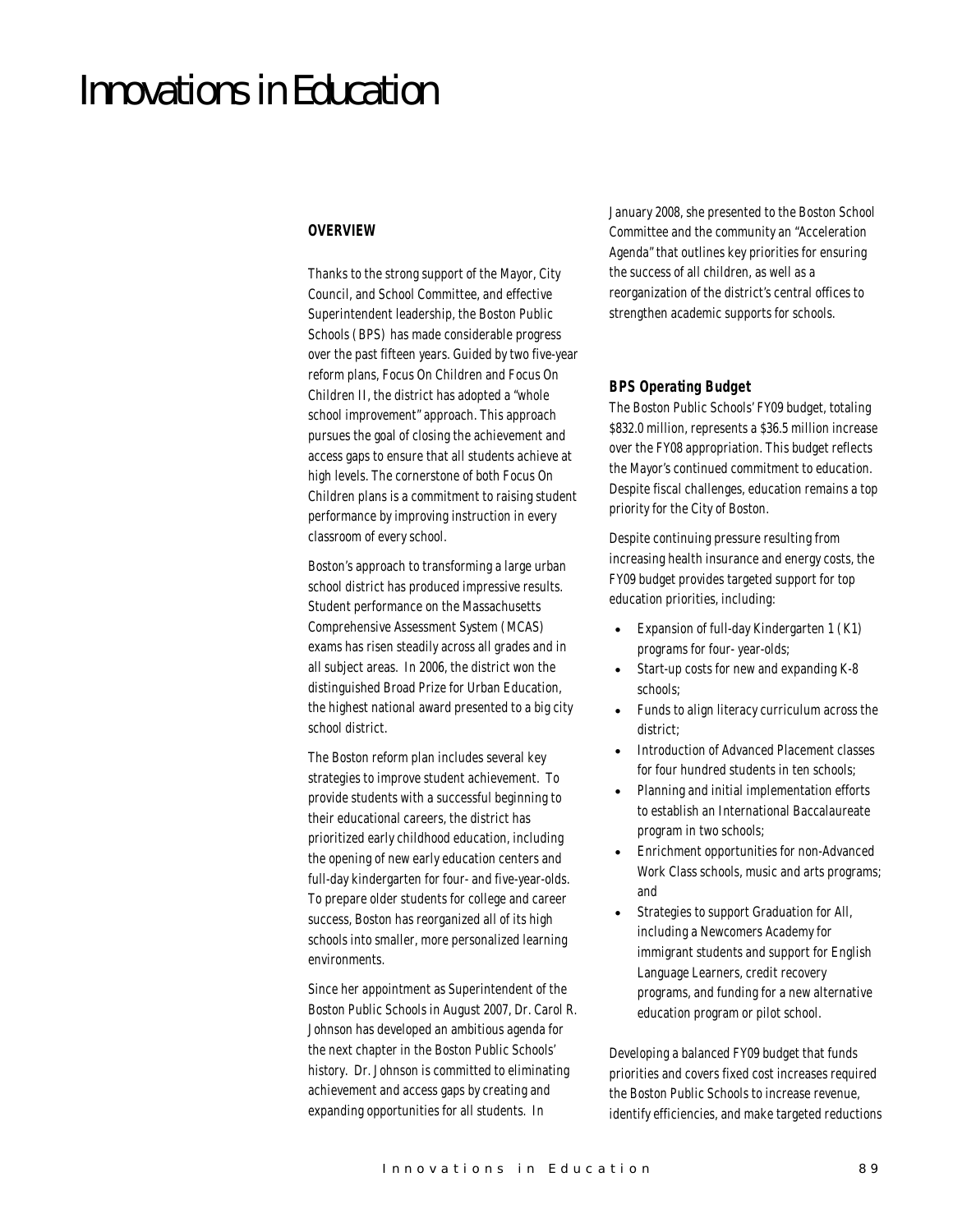to central departments. The Boston Public Schools' management team has also begun a strategic planning process that will engage in a multi-year review of enrollment, strategic use of facilities, and efficiencies possible in major service areas. By September 2008, BPS plans to present a comprehensive review of facilities and programs to ensure an equitable distribution of quality educational offerings across the system.

## *BPS STUDENTS*

#### *Student Enrollment*

As of January 2008, 56,524 students were enrolled in the Boston Public Schools. This enrollment level represents a decrease of 239 students from the 56,763 students enrolled in February 2007. The January 2008 enrollment represents a decrease of about 10.8% (6,811 students) from the most recent enrollment peak of 63,335 reached in December 1999 (See Figure 1).

The enrollment projection of 55,797 students in FY09 anticipates a 1.3% decrease from the FY08 enrollment overall. The Boston Public Schools projects a 1.8% decrease in the number of regular education students from the actual enrollment level in January 2008. Special education enrollment is expected to increase by about 1% from the January 2008 enrollment level. Bilingual education/Sheltered English Instruction (SEI) enrollment is projected to increase by about 0.5% from the January 2008 level.

Student enrollment is a key factor in the Boston Public Schools budget. During the budgeting process, BPS projects enrollment levels for each program, grade, and school. The projected enrollment at each school for the upcoming school year then determines the allocation of resources at the school level.

## *Student Diversity*

The BPS student population is racially and ethnically diverse. In FY08, the student body was 41% Black, 35% Hispanic, 14% White, 9% Asian, 1% multi-racial, non-Hispanic, and less than 1% other. 74% of BPS students are eligible to receive free and reduced-price meals in school (64% free, 10% reduced).



The Boston Public Schools seeks to ensure equal educational opportunities and prevent discrimination and inequalities based on racial, ethnic, or socio-economic status, gender, sexual orientation, or any other reasons.

## *PROGRAMS AND SERVICES*

Currently, 79.1% of Boston Public Schools students are in regular education programs (including vocational and advanced work, and mainstream special education), 10.6% are in bilingual education, and 10.4% are in substantially separate special education programs.

#### *Regular Education*

Regular education programs at the Boston Public Schools include grades 1 through 12, kindergarten, and early learning opportunities. BPS programs range from early learning to high school programs, from classical education to technology, and from advanced work classes to remedial and alternative education. In addition, adult basic education and evening high school programs are available for Boston's adult population.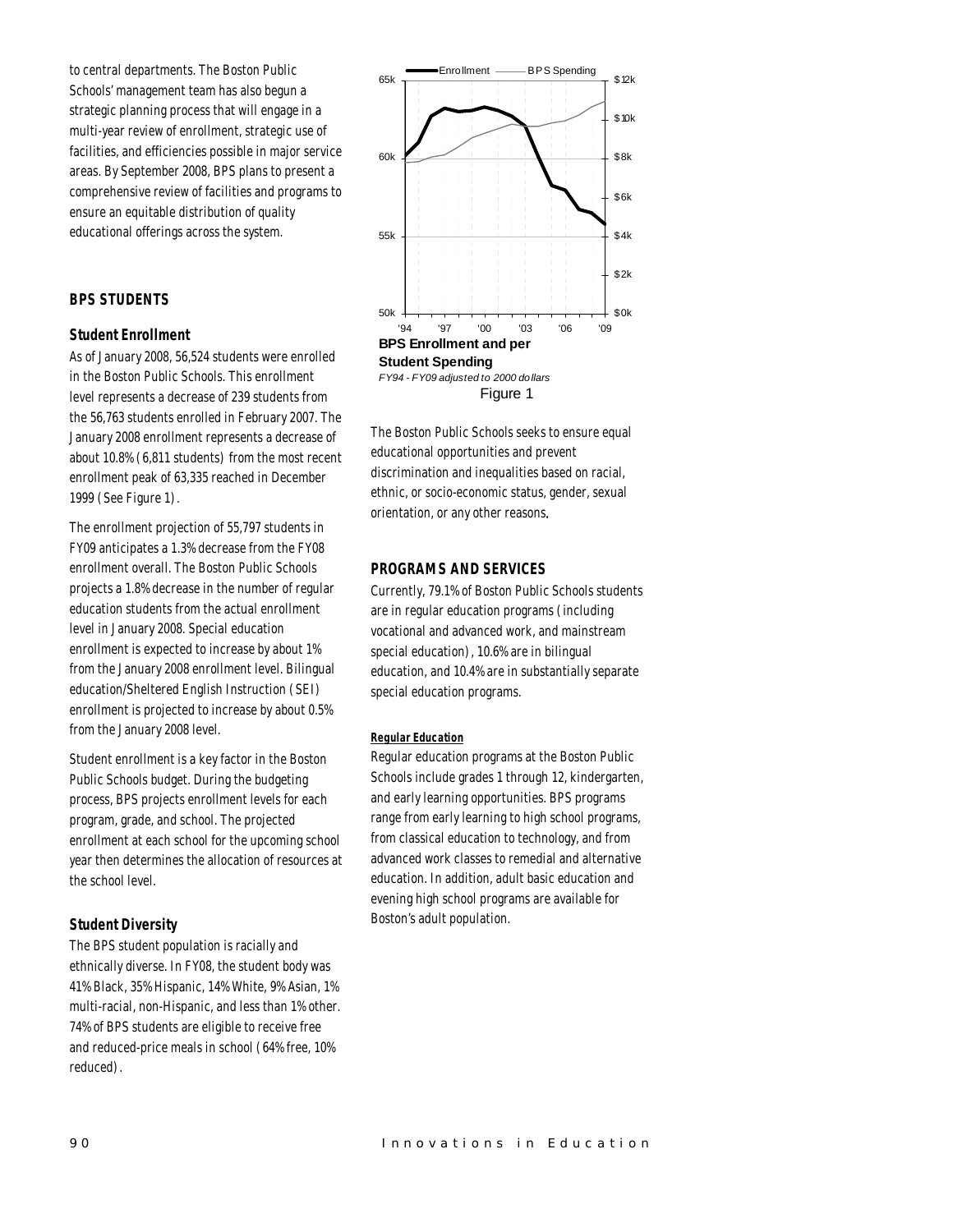#### *English Language Learners*

The Boston Public Schools, through its Office of Language Learning and Support Services (OLLSS), ensures that English Language Learners (ELL)/Limited English Proficient (LEP) students acquire proficiency in English while achieving the same standards as their fluent English-speaking peers. There are approximately 10,094 ELL/LEP students in the Boston Public Schools. In educating ELLs, Boston Public Schools identifies those children who qualify for ELL services and explains program options to their families. Families then choose the program they believe will best meet their child's educational needs. These programs include Sheltered English Immersion programs, Two-Way Immersion, and Transitional Bilingual Education. (Families may also opt out of an assignment to an ELL program.) All ELL programs provide access to the same rigorous curriculum that students in general education receive.

Because there is an ELL student in nearly every classroom in Boston's schools, the Boston Public Schools strives to increase the number of highly qualified teachers of English Language Learners. The Boston Public Schools is involved in targeted efforts to increase the numbers of ELL teachers, including partnerships with the Massachusetts Department of Education, the University of Massachusetts Boston, Boston College, and the Boston Plan for Excellence. OLLSS also offers all BPS teachers opportunities to participate in professional development regarding ELL. Nearly 4,000 professional and paraprofessional staff members have participated in trainings on second language learning and teaching, sheltering content instruction, assessment of speaking and listening, and teaching reading and writing to ELLs.

During FY09, OLLSS will focus on:

- Increasing the number of English as a Second Language (ESL) certified teachers through partnerships;
- Implementing a multi-year professional development plan focused on enhancing instructional practices in schools;
- Emphasizing the diagnostic and prescriptive assessment of ELL/LEP students to inform instruction and intervention;
- Improving the flow of information to families and community groups who work with ELLs regarding available programs;
- Increasing the role of OLLSS in interacting with community organizations to better serve ELL families;
- Expanding opportunities for ELL families to be meaningfully involved in their children's education;
- Increasing the number of grade levels assessed for academic English proficiency and native language literacy by the Newcomer Assessment Center from  $9<sup>th</sup>$ -12<sup>th</sup> grades to  $6<sup>th</sup>$ -12<sup>th</sup> grades; and
- Supporting supplemental programs that engage ELL students beyond the academic day through partnerships with community organizations.

#### *Special Education*

The Boston Public Schools provides special education services in both public schools and special education private schools to approximately 11,661 students. In keeping with BPS's goal to enable all students to achieve high standards, BPS's special education services are geared towards mitigating barriers to teaching and learning so that all students can reach citywide learning standards, graduate from high school, have the tools to choose post-secondary education and/or employment, and contribute to the community. All special education services are provided in accordance with the Individuals with Disabilities Education Act (IDEA), Massachusetts State Regulations (CMR 28), and Boston School Committee policies.

Special education teachers work with students with disabilities to meet the goals and objectives specified in their Individualized Educational Plans (IEPs). Speech and language pathologists, occupational therapists, adaptive physical education teachers, and other specialists also provide services as determined through the IEP process.

BPS strives to provide appropriate services to students with disabilities and to serve more students within regular education settings. While many special education students receive instruction in regular education classrooms and resource rooms, approximately 43% of students with disabilities are educated in substantially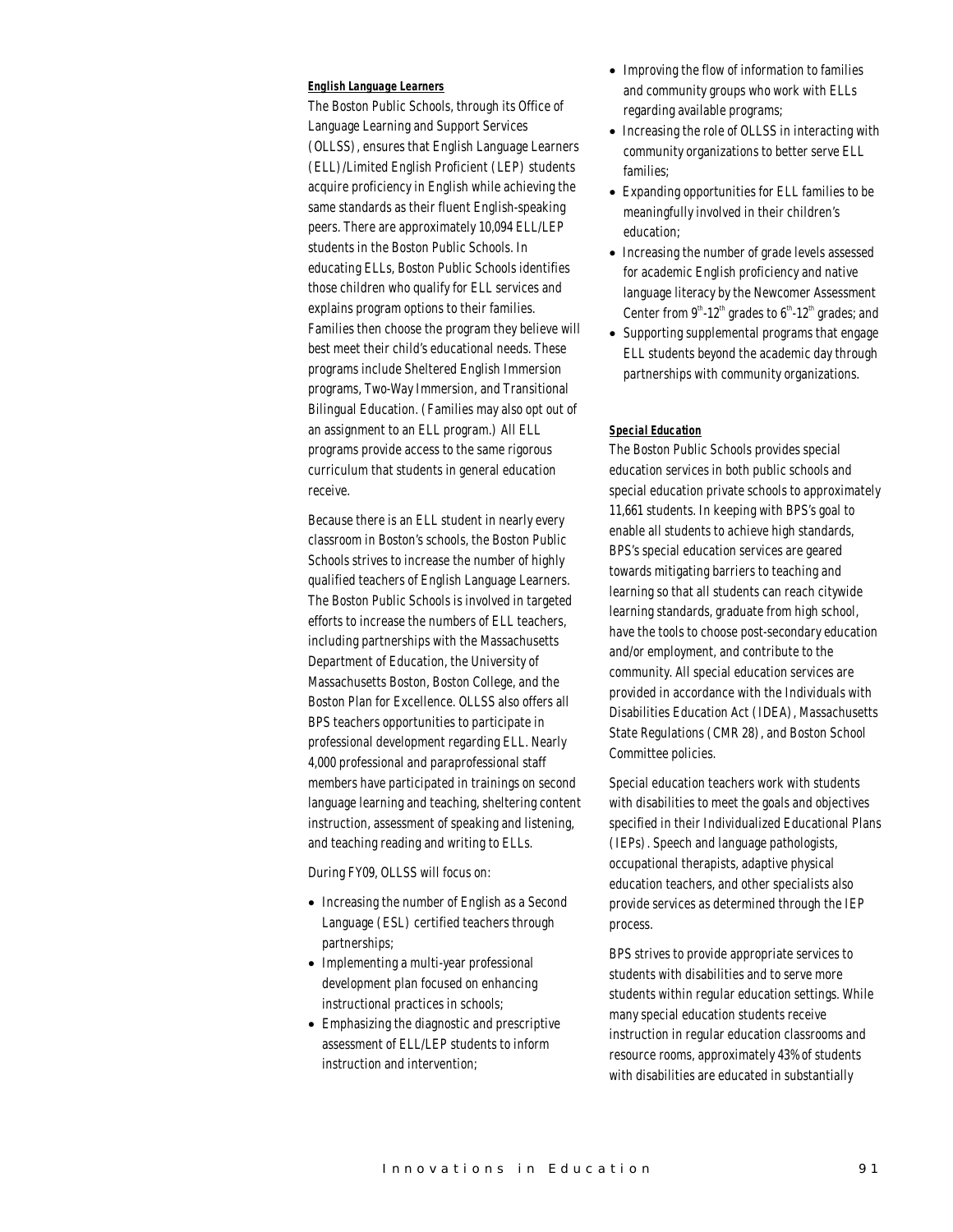separate settings to successfully meet their special education needs.

In addition to in-district placements in mainstream or substantially separate placements, BPS is responsible for the educational services of approximately 445 students in out-of-district placements. Students receive out-of-district placements when it is determined that their needs cannot be met in a public school setting, and that a private day school or private residential school is required to meet their educational goals and objectives. BPS is currently fully or partly responsible for paying for services for 392 of these students. Costs range from \$26,761 per year to \$267,395 per year. Tuition rates are established by the Commonwealth of Massachusetts Rate Setting Commission.

#### *Student/School Support Services*

Students in all programs take advantage of a wide range of support services in the schools. These support services create a continuum of support for students with and without disabilities. The Unified Student Services Team provides prevention services focused on improving school climate and increasing staff capacity to deal with a broad range of issues, direct services provided to students either in groups or individually, and crisis services. The Unified Student Services Team collaborates with human services and community agencies to supplement the support services BPS offers.

#### *ALTERNATIVE SCHOOL DESIGNS*

#### *Pilot Schools*

Innovation is essential to continuous school improvement. In recognition of this fact, BPS and the Boston Teachers Union (BTU) collaborated in 1994 to create pilot schools that could serve as laboratories for innovative ideas in quality instruction. Pilot schools, exempt from the BTU contract and School Committee rules and regulations, can test innovative educational ideas that can later be introduced to the entire BPS community. In February 2006, BPS and the BTU agreed to significantly expand the number of pilot schools over the next few years.

Pilot school students' test scores on national and state tests have shown consistent improvement.

Reports by the Center for Collaborative Education have suggested that the flexibility pilot schools have been given with regard to budget, staffing and scheduling has had a positive impact on instruction, the educational environment, postsecondary outcomes and most importantly, student achievement.

As of FY09, eighteen pilot schools will be in operation, serving an estimated 6,261 students. These pilot schools were created through a request for proposals process.

Boston's pilot schools include: Fenway High School, Young Achievers Science and Math K-8 School, Lyndon K-8 School, Greater Egleston Community High School, Mission Hill K-8 School, The Harbor School, New Mission High School, Boston Arts Academy, Quincy Upper School, TechBoston Academy, Boston Community Leadership Academy, Orchard Gardens K-8 School, Frederick Pilot Middle School, Another Course to College, Lee Academy, Mason Elementary School, Baldwin Early Learning Center, and Gardner Extended Services School.

## *Horace Mann Charter Schools*

The City of Boston has two Horace Mann charter schools that will serve an estimated 570 students in FY09. These schools, the Health Careers Academy and the Boston Day and Evening Academy, were originally founded as pilot schools and were designated as Horace Mann charter schools in 1999.

A Horace Mann charter school represents all or part of a public school operated under a formal charter approved by the local school committee and local bargaining agent and granted by the Commonwealth of Massachusetts. Charters are granted for five years and are renewable. Charter schools must comply with state regulations on testing and assessments, and must measure their progress against the goals specified in their charter and produce a formal annual report. In addition, site visits are used to assess each charter school's progress.

Horace Mann charter schools submit a budget request to the Superintendent and School Committee each year. The cost of Horace Mann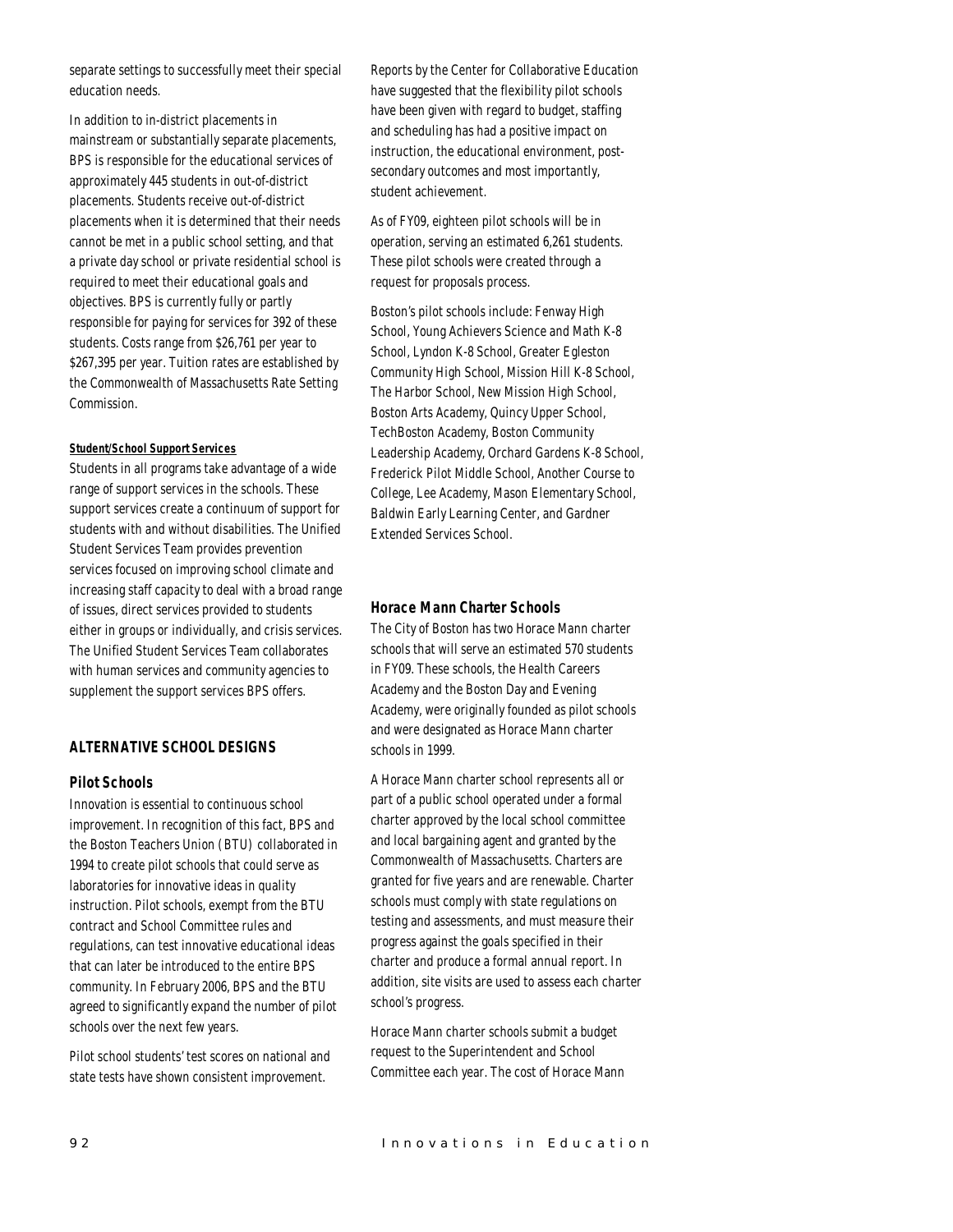charter schools is included in the BPS operating budget. In accordance with the Massachusetts law governing charter schools, a Horace Mann charter school's budget allocation must be consistent with the allocation to other public schools in the district.

#### *Commonwealth Charter Schools*

In accordance with the Education Reform Act of 1993, Commonwealth charter schools are public schools established by charters granted by the Board of Education independent of local school committees. Commonwealth charter schools differ from pilot schools and Horace Mann charter schools in that the granting of their charters does not require the approval of the local school committee or school unions, and they do not submit an annual budget request to the local school committee. The sending district of the student attending the Commonwealth charter school bears the cost of their education. Tuition costs for charter school students who live in Boston are paid by the City of Boston through a state assessment separate from the BPS operating budget.

In FY08, approximately 4,841 Boston students attended Commonwealth charter schools. In FY09, enrollment of Boston students in charter schools is expected to increase to approximately 5,254. (For more information on charter school funding, see Revenue Estimates and Analysis)

## *EXTERNAL RESOURCES*

External funds are critical to the success of the Boston Public Schools. They are targeted for specific purposes that enhance teaching and learning and are part of a strategic all-funds approach to budgeting. External funds are provided through formula grants (called entitlements), competitive grants, reimbursement accounts, and other grants, primarily from state and federal sources. About 80% of external funding comes from federal sources. Approximately 20% is from state aid and grants. Less than one-half of one percent of external funding comes from private funds.

BPS expects to receive \$120.8 million in external funds in FY09, an amount equal to 12.0% of its all-

funds budget. The FY09 budget for external funds represents a decrease of approximately \$9.1 million or 7.0% from the FY08 budget. At the time of this writing, BPS was in the process of applying for grants that may be awarded for FY09, but are not yet guaranteed. As a result, the FY09 external funds estimate is probably understated.

#### *Federal Aid*

Federal and state aid to the Boston Public Schools has varied over the past few fiscal years. The Boston Public Schools' level of federal funding dropped in FY04 when the federal government began using 2000 Census figures in aid formulas, rose in FY05, and leveled off in FY06. Federal aid dropped in FY07 and FY08 due to cuts in federal education program budgets.

In FY09, BPS expects to experience another drop in federal funding. A number of factors contribute to the drop in Boston's federal support. These include a general reduction in federal grants in order to maintain level or slightly increased funding for Title I and IDEA, a continuing redistribution of federal dollars away from the Northeast to other sections of the country based on census data, and a continued trend of declining enrollment.

The Boston Public Schools' primary source of federal education funding is the No Child Left Behind Act (NCLB). NCLB, established during the cyclical reauthorization of the Elementary and Secondary Education Act (ESEA) in 2002, promises resources geared toward improving the quality of education for every child. NCLB funds come with substantial new programmatic requirements including targeting of disadvantaged students, greater choice for parents, flexibility for states and districts, accountability, and scientifically-based instructional strategies and academic content.

#### *State Aid*

State assistance to the City of Boston and the Boston Public Schools dropped sharply in FY04, remained the same in FY05, and has increased modestly in FY06, FY07 and FY08. In FY09, the City of Boston and the Boston Public Schools expect a 2.6% increase in state education aid. However, net of charter school assessments the increase will be less than 1%.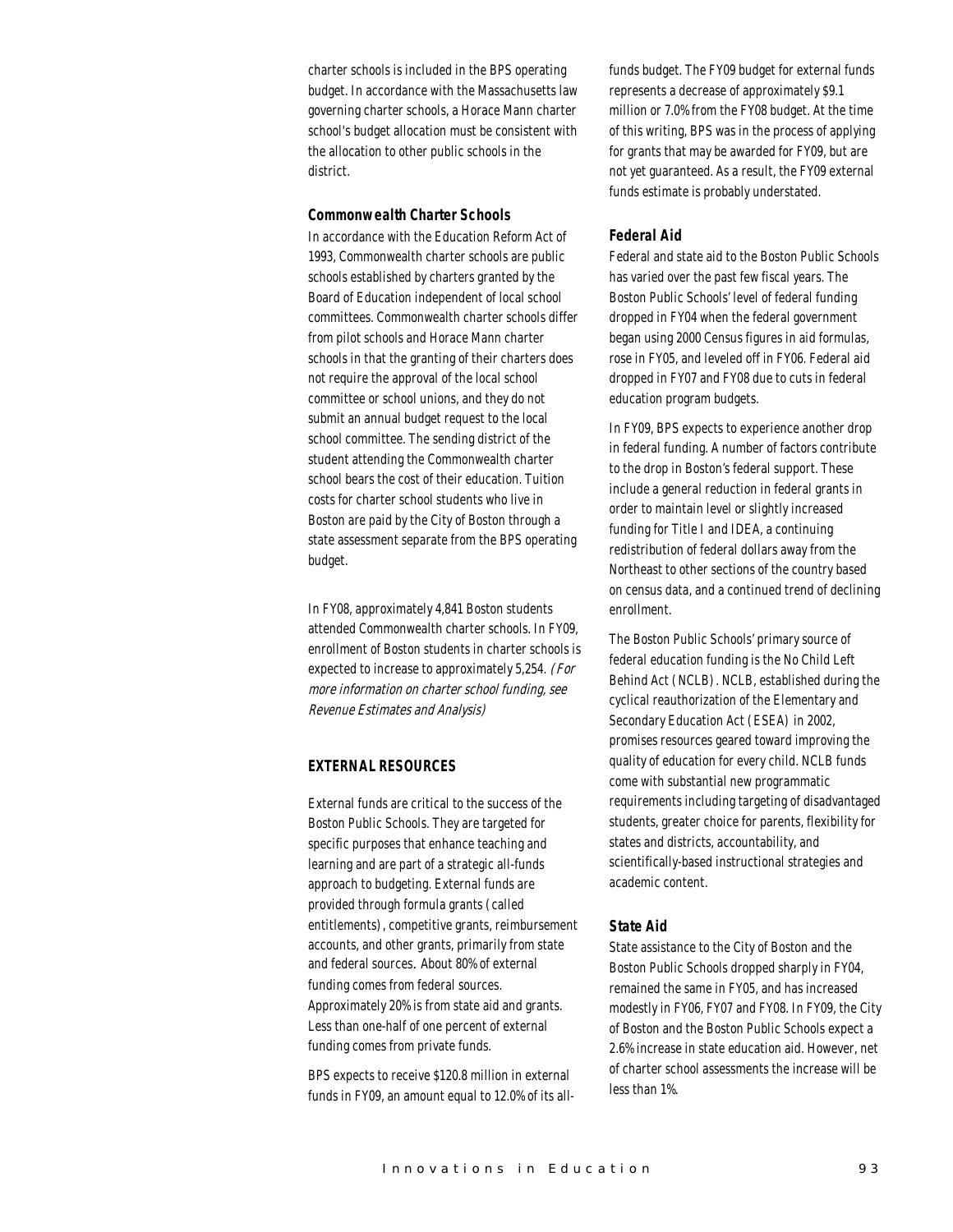BPS's primary source of state aid is Chapter 70 education aid. The state began distributing dedicated education aid after the enactment of the state's comprehensive school reform law, the Education Reform Act of 1993.

The school funding system in Massachusetts includes a mandated local level of spending (local contribution), state aid to support a minimum level of spending or "foundation budget," and establishes required annual local spending increases (municipal revenue growth factor). The City has consistently met these requirements, and contributed beyond the level of funding required. (See Figure 2 for changes in school spending and Chapter 70 aid levels.)

Additionally, the state provides important aid to mitigate the financial costs of educating students with disabilities. With "circuit breaker" reimbursements, the state shares the cost of educating students with disabilities once the cost to educate those students exceeds a threshold amount. "Circuit breaker" aid was enacted in 2000 and implemented in 2004.

Prior to FY05 the Commonwealth provided annual funds to offset the cost of school transportation. The City received \$9.1 million in FY04 for the cost of student transportation, a cost that has since been absorbed by the City.

(Please see the Revenue Estimates Section for more detail on school aid.)



## *Private Partnerships*

The Boston Public Schools, in collaboration with several non-profit partners, has been very successful in leveraging grants and donations from private foundations, corporations, and occasionally individuals to support its educational mission. In FY09, BPS will benefit from major grants from foundations as well as partnerships with local organizations. These grants support early learning, small schools and small learning communities at the high school level, efforts to improve human resources functions, and more.

With supporting grants from the Barr Foundation, approximately \$407,950 is expected in private funds to support early childhood education in FY09. This funding will primarily support five Kindergarten 1 classroom coaching positions. Some funds will also be earmarked for the development of a parent guide that will provide information to parents about supporting their child's development and an evaluation of early childhood playgroups. The Boston Public Schools expects that the Barr Foundation's contribution to early learning may increase by an additional \$150,000 in FY09.

The Bill and Melinda Gates Foundation has made a substantial contribution to support the work of BPS in transitioning toward small schools as part of their high school renewal and small school initiatives. Through this four-year, \$13.7 million grant, the Boston Public Schools expects to have approximately \$1.8 million available to support small school development and implementation in FY09. Gates Foundation funds were awarded through an intermediary, Jobs for the Future, which in turn makes funds available to school awardees through the Boston Educational Development Foundation (BEDF).

The Boston Public Schools Office of Human Resources has been very successful in securing private foundation resources to improve customer service and enhance BPS's ability to recruit and retain outstanding educators. Over the past four years, \$3.7 million in private funds have been raised to support the "HR reinvention," including \$359,000 for FY09. In particular, the Broad Foundation and an anonymous local foundation have been generous in their support of BPS's efforts to upgrade its information systems and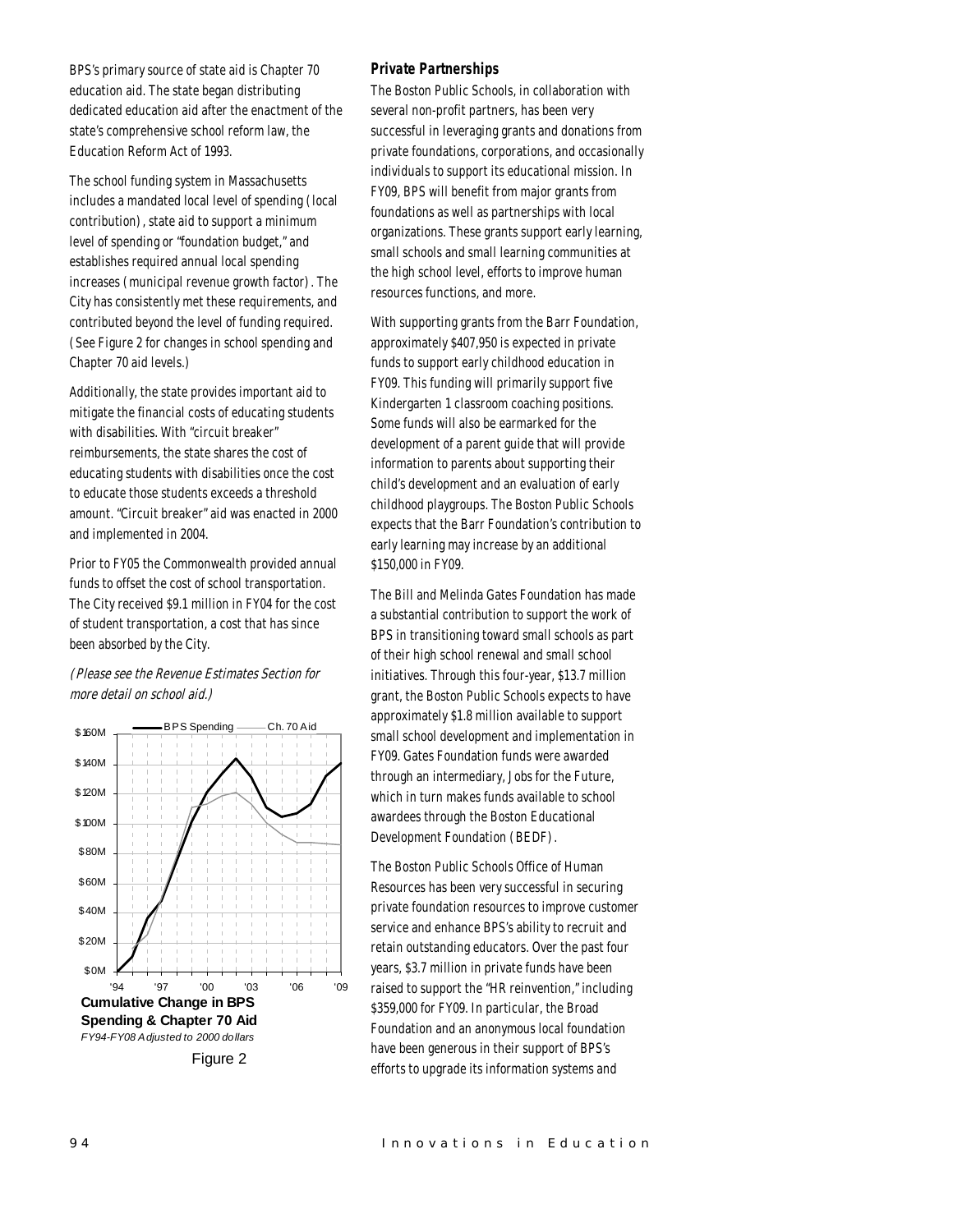develop state-of-the-art technology-based recruitment and staffing tools.

The Boston Public Schools will receive financial and in-kind contributions from several local organizations in FY09. In addition to acting as fiscal agent for the Gates grants, the non-profit Boston Educational Development Foundation (BEDF) serves as a fiscal agent for relatively small donations awarded to individual schools by corporate partners, foundations, or individual donors. As of February 2008, BEDF's non-Gates Foundation fundraising totals \$10.8 million dollars.

BPS has a long-running tradition of working with numerous independent organizations to help bring additional resources, expertise, and guidance to Boston's youth and BPS students in particular. BPS seeks to have each school build a partnership not only with a college or university, but also with a business or foundation, arts or cultural organization, and health or human services provider. Through the Step-Up program, five area universities have made a commitment of resources totaling \$10 million over five years. These resources will be used to support underperforming schools.

## *PERFORMANCE INDICATORS AND STANDARDS*

#### *Overview*

BPS is committed to using performance indicators and standards to promote continuous improvement in teaching and learning in every classroom and every school. Federal and state funding guidelines also require BPS to track student progress. Changes in federal and state law over the past several years have changed the district's role with respect to accountability. (Performance Indicator & Standards data can be found in the Education chapter in Volume 2 of the City of Boston FY09 Budget.)

Under the No Child Left Behind Act (NCLB), federal regulations define the specific criteria for which schools will be held accountable, and on which sanctions and/or rewards are based. NCLB requires that states set standards for achievement and implement testing for students to see whether those standards are being attained, not only by the population as a whole, but also by student subgroups. Subgroups include students with disabilities, students with limited English proficiency, and students from all major ethnic and racial groups. At the state level, a provision in the Massachusetts Education Reform Act of 1993 stipulated that all students from the class of 2003 forward must pass the Massachusetts Comprehensive Assessment System (MCAS) in order to receive a high school diploma.

Following are descriptions of the performance indicators that BPS currently uses in accordance with federal and state law.

## *Adequate Yearly Progress*

Adequate Yearly Progress (AYP) is the amount of improvement toward student proficiency that a school or district must demonstrate each year, on average, to close performance gaps and have all students performing at proficient or advanced levels in English language arts and mathematics by 2014. AYP is determined separately for English language arts and mathematics.

The amount of progress that is deemed to be "adequate" depends on a school's or district's performance level relative to state performance targets for each rating cycle, and the extent to which a school has improved relative to its baseline for that rating period. Previously, a rating cycle represented a two-year period over which MCAS performance was averaged. Beginning in 2007, improvement is determined in a yearly cycle; i.e., current performance is compared to that of the prior year. In 2007, a school can meet AYP if:

1. Performance is at or above the State Performance Target (composite performance index of 76.5 or higher for mathematics; 85.4 or higher for English Language Arts) or 2. The school meets or exceeds the Improvement Target for all students overall and for all subgroups.

#### *MCAS Tests: Distributions*

The Massachusetts Comprehensive Assessment System (MCAS) is a statewide standardized test that measures student performance and serves to seek educational accountability from their respective school systems. MCAS data present the percentages of students at each school that fall into each of the four MCAS Performance Levels.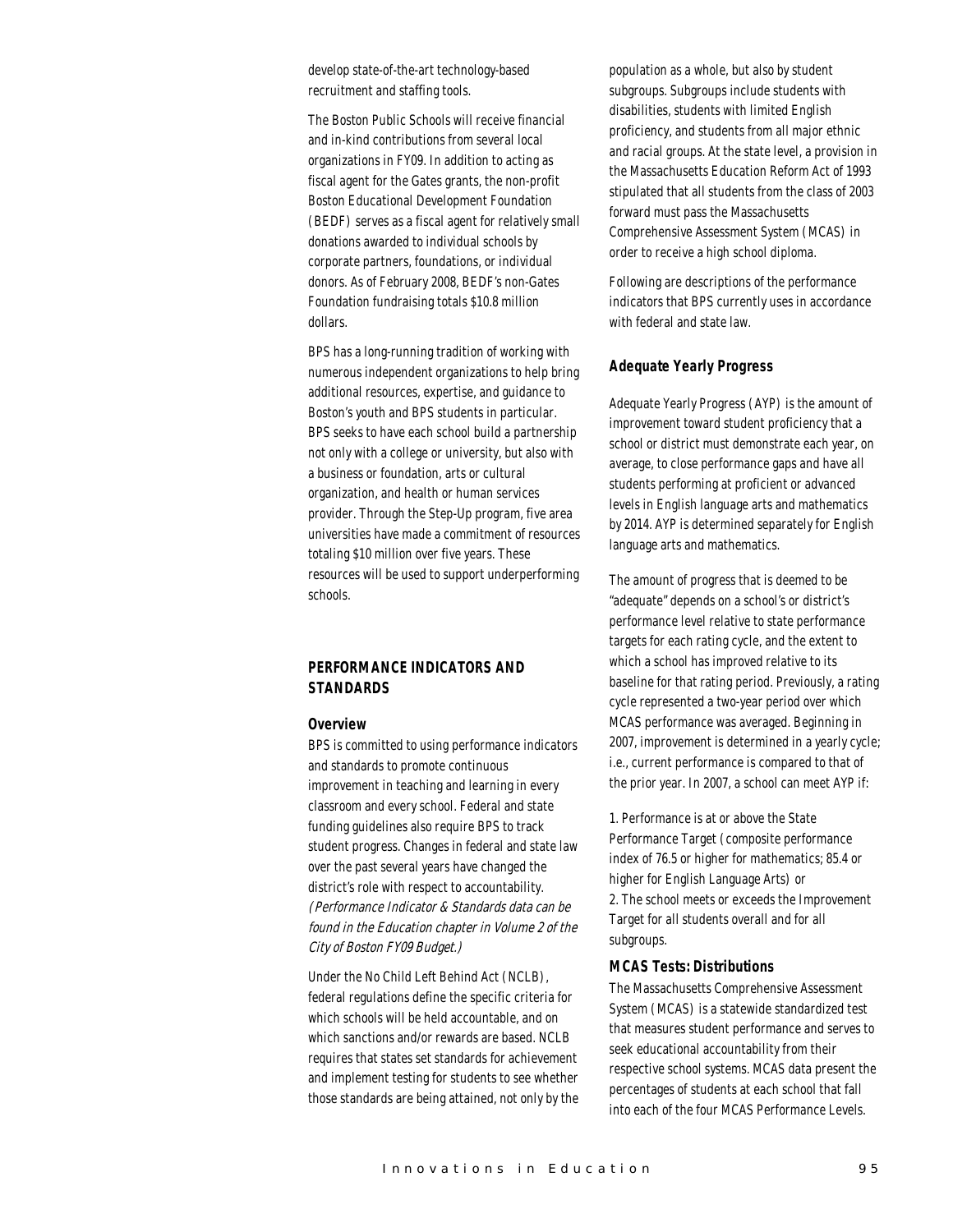Level 1 denotes "failing," Level 2 denotes "needs improvement," Level 3 denotes "proficient," and Level 4 denotes "advanced."

In the analyses of MCAS scores, percentages are based on the total number of students required to take the test. This includes regular education students, students with disabilities tested with standard accommodations, and limited English proficient (LEP) students. BPS expects that the percentage of students in Level 1 will continuously decrease and the percentages of students in Levels 3 and 4 will increase.

#### *Daily Student Attendance*

Student attendance is an indicator of student exposure to school instruction. It is calculated as the average daily attendance divided by the average daily membership based on data provided by each school to the Records Management Unit. High rates of student attendance are a basic requirement underlying school effectiveness. BPS expects student attendance to continuously improve.

## *Dropouts*

The dropout rate is regarded as a significant indicator of a school's effectiveness. According to state guidelines established in FY92, students in grades 6-12 are counted as dropouts if they leave school during the year from July 1 to June 30 for any reason other than transfer, graduation, death, or expulsion with an option to return. BPS expects the dropout rate to continuously decline.

## *Promotions*

Promotion rates are intended to reflect academic proficiency year-to-year during the standard school year, Therefore, promotion rates are calculated as the percentage of students promoted to the next grade as of June. They do not include those students who are promoted during the summer. Promotions represent an achievement both for students and for their schools. It should be noted that the more rigorous promotion policy now in place encourages an end to social promotions. BPS expects that promotion rates will continuously improve.

# *FORMAL BUDGET PROCEDURES*

#### *Governance*

The seven-member Boston School Committee is appointed by the Mayor to staggered appointment terms and serves as the policy-making body of the Boston Public Schools. This structure was affirmed by the voters of the City of Boston in a referendum held in November 1996. The School Committee appoints a Superintendent who serves as the chief executive officer of the Boston Public Schools. The Superintendent, who is responsible for the management and supervision of the public schools, reports directly to the School Committee and also serves as a member of the Mayor's cabinet. At each school, site councils, consisting of the building administrator, parents, teachers, representatives from collaborating institutions, and a student (at the high school level), assist principals and headmasters in decision-making processes.

## *The Operating Budget Process*

The operating budget serves as a financial plan for carrying out the educational mission of the school system. The operating budget is developed in accordance with the goals and objectives approved by the School Committee and with extensive input from principals, headmasters, school site councils, the Superintendent's leadership team, and the larger school community. The budget reflects the goals that the BPS community seeks to achieve during the next fiscal year.

The public school operating budget is developed under the following statutory schedule:

- The Superintendent is required to submit to the School Committee a proposed budget for the next fiscal year by the first Wednesday in February.
- The School Committee is required to submit to the Mayor estimates of the next fiscal year's operating budget by the fourth Wednesday in February.
- The School Committee is required to take "definite action" on the proposed budget by the fourth Wednesday in March. The School Committee may adopt, reject, reduce, or increase any item in the Superintendent's recommended operating budget. If the